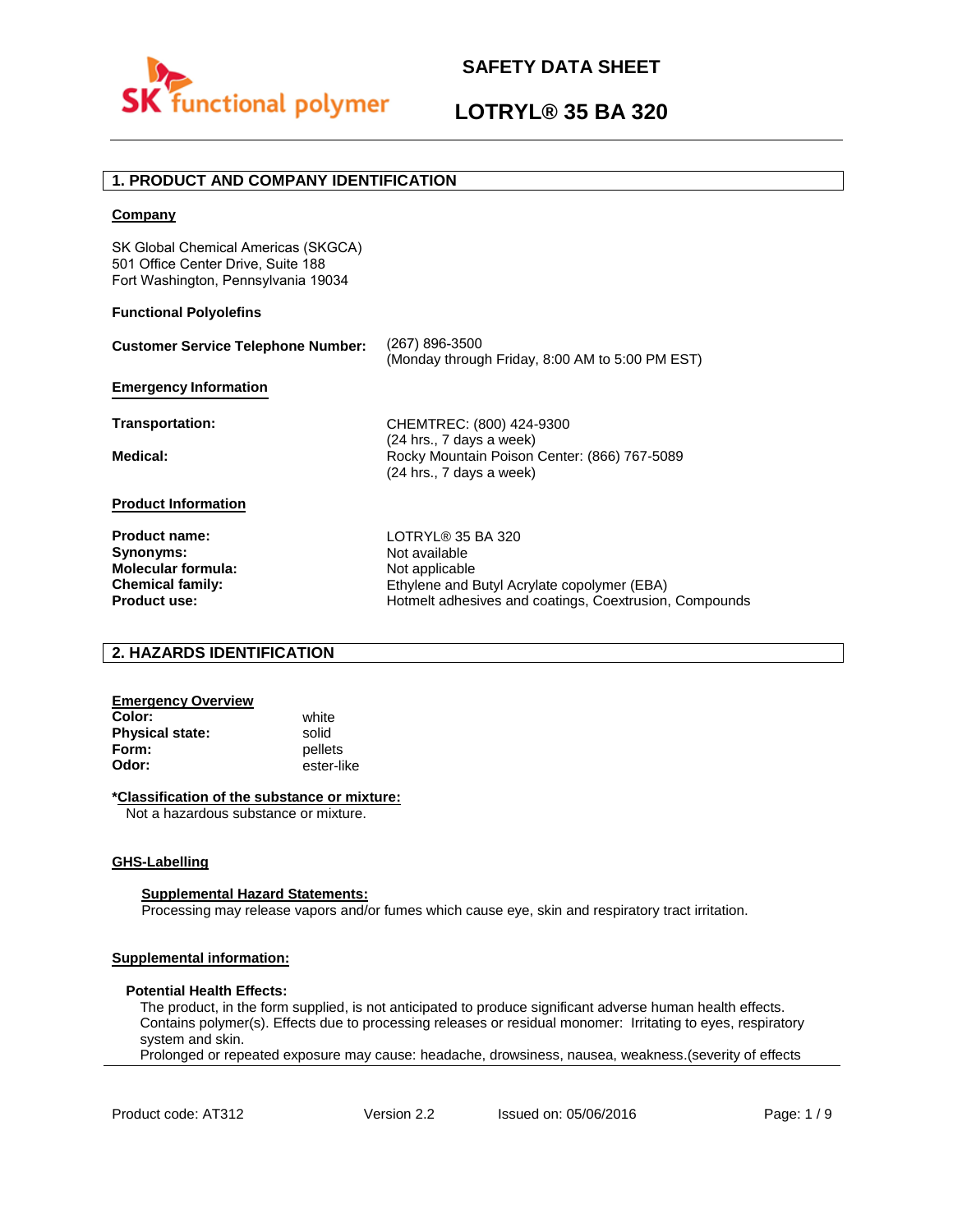

# **LOTRYL® 35 BA 320**

depends on extent of exposure) .

### **Other:**

Handle in accordance with good industrial hygiene and safety practice. (pellets/granules) This product may release fume and/or vapor of variable composition depending on processing time and temperature.

### **3. COMPOSITION/INFORMATION ON INGREDIENTS**

| <b>Chemical Name</b>                                  | CAS-No.    | Wt/Wt      | <b>GHS Classification**</b> |
|-------------------------------------------------------|------------|------------|-----------------------------|
| 2-Propenoic acid, butyl ester, polymer with<br>ethene | 25750-84-9 | $98 - 99%$ | Not classified              |

\*\*For the full text of the H-Statements mentioned in this Section, see Section 16.

### **4. FIRST AID MEASURES**

### **4.1. Description of necessary first-aid measures:**

### **Inhalation:**

If inhaled, remove victim to fresh air.

### **Skin:**

In case of contact, immediately flush skin with plenty of water. If molten polymer gets on the skin, cool rapidly with cold water. Do not peel solidified product off the skin. Obtain medical treatment for thermal burns. Remove material from clothing. Wash clothing before reuse. Thoroughly clean shoes before reuse.

### **Eyes:**

Immediately flush eye(s) with plenty of water. Obtain medical treatment for thermal burns.

### **Ingestion:**

If swallowed, DO NOT induce vomiting. Get medical attention. Never give anything by mouth to an unconscious person.

### **4.2. Most important symptoms/effects, acute and delayed:**

For most important symptoms and effects (acute and delayed), see Section 2 (Hazard Statements and Supplemental Information) and Section 11 (Toxicology Information) of this SDS.

### **4.3. Indication of immediate medical attention and special treatment needed, if necessary:**

Unless otherwise noted in Notes to Physician, no specific treatment noted; treat symptomatically.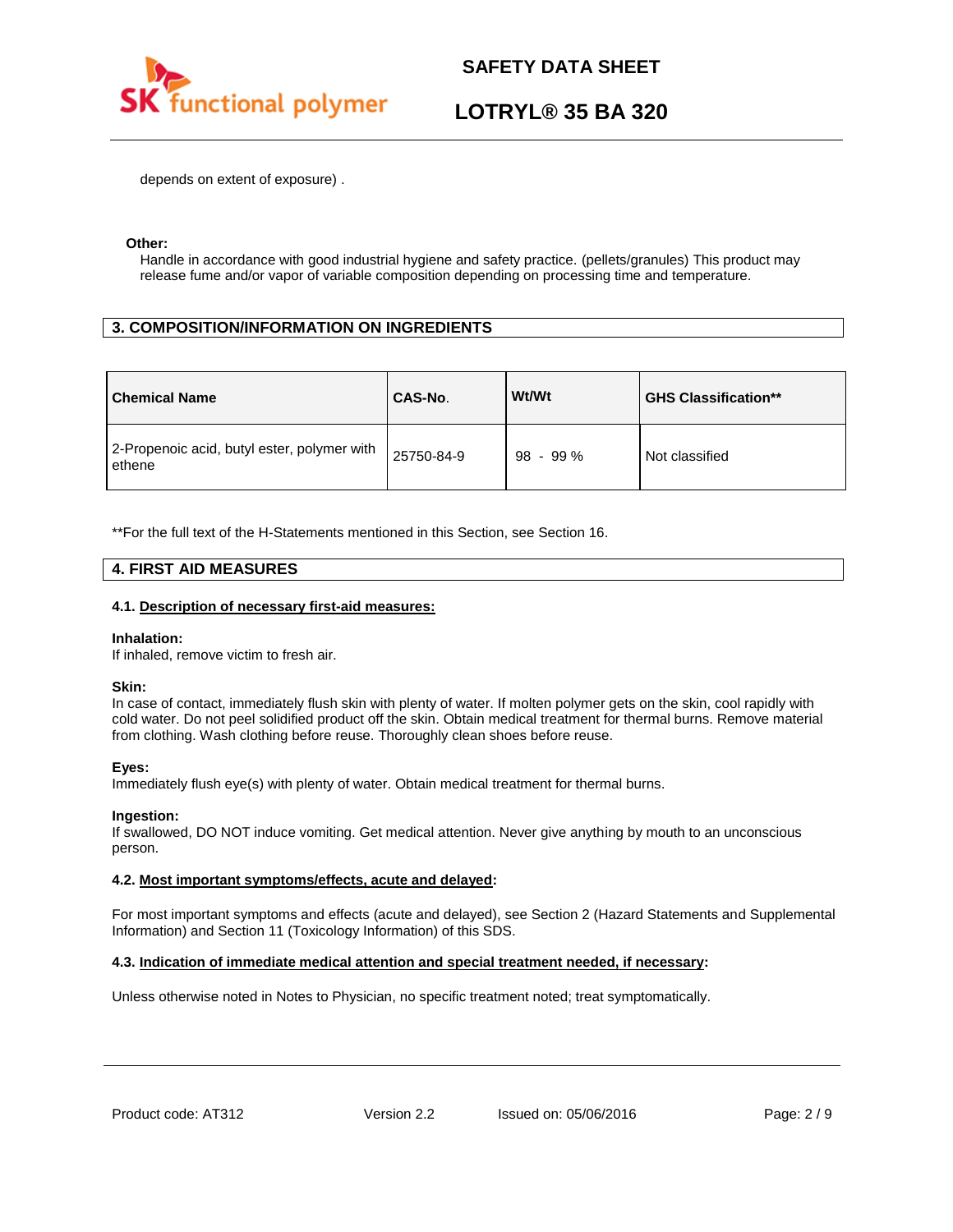

# **LOTRYL® 35 BA 320**

### **5. FIREFIGHTING MEASURES**

### **Extinguishing media (suitable):**

Water spray, Carbon dioxide (CO2), Foam, Dry chemical

### **Protective equipment:**

Fire fighters and others who may be exposed to products of combustion should wear full fire fighting turn out gear (full Bunker Gear) and self-contained breathing apparatus (pressure demand / NIOSH approved or equivalent).

### **Further firefighting advice:**

Fire fighting equipment should be thoroughly decontaminated after use.

### **Fire and explosion hazards:**

When burned, the following hazardous products of combustion can occur: Carbon oxides Hazardous organic compounds

### **6. ACCIDENTAL RELEASE MEASURES**

### **Personal precautions, Emergency procedures, Methods and materials for containment/clean-up:**

Prevent further leakage or spillage if you can do so without risk. Ventilate the area. Sweep up and shovel into suitable properly labeled containers for prompt disposal. Possible fall hazard – floor may become slippery from leakage/spillage of product. Avoid dispersal of spilled material and runoff and contact with soil, waterways, drains and sewers. Consult a regulatory specialist to determine appropriate state or local reporting requirements, for assistance in waste characterization and/or hazardous waste disposal and other requirements listed in pertinent environmental permits.

### **Protective equipment:**

Appropriate personal protective equipment is set forth in Section 8.

### **7. HANDLING AND STORAGE**

### **Handling**

### **General information on handling:**

Avoid breathing dust.

Avoid breathing processing fumes or vapors.

Handle in accordance with good industrial hygiene and safety practices. These practices include avoiding unnecessary exposure and removal of material from eyes, skin, and clothing.

### **Storage**

### **General information on storage conditions:**

Keep in a dry, cool place. Store in closed containers, in a secure area to prevent container damage and subsequent spillage. Store away from moisture and heat to maintain the technical properties of the product.

### **Storage stability – Remarks:**

Stable under recommended storage conditions.

#### **Storage incompatibility – General:**  None known.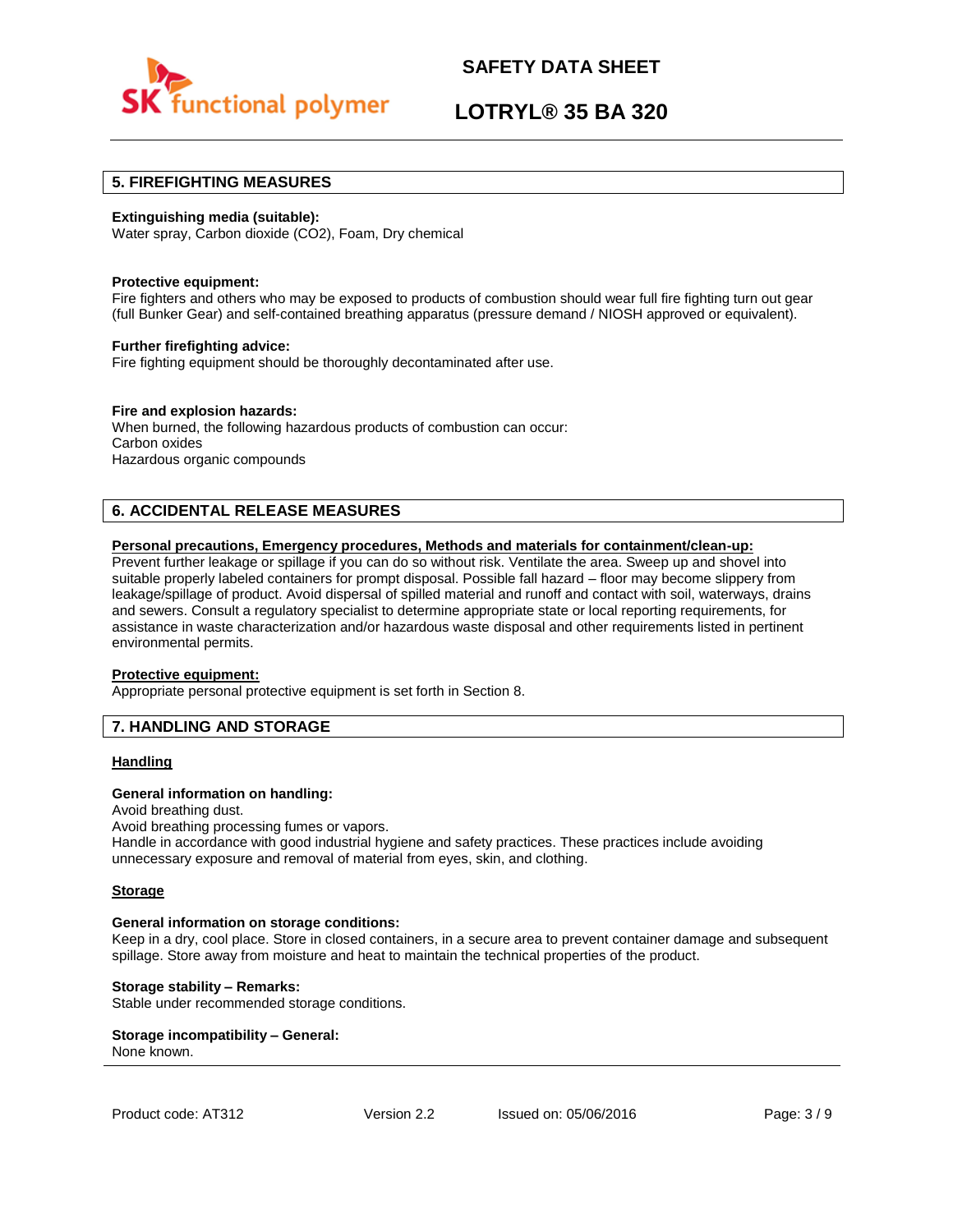

# **LOTRYL® 35 BA 320**

### **Temperature tolerance – Do not store above:**

86 °F (30 °C)

### **8. EXPOSURE CONTROLS/PERSONAL PROTECTION**

### **Airborne Exposure Guidelines:**

### **Particles Not Otherwise Specified / Nuisance Dust (Proprietary)**

US. ACGIH Threshold Limit Values

| Form:                 | Inhalable particles.  |
|-----------------------|-----------------------|
| Time weighted average | $10 \text{ ma/m}$ 3   |
| Form:                 | Respirable particles. |
| Time weighted average | $3 \text{ mg/m}$      |

US. OSHA Table Z-1 Limits for Air Contaminants (29 CFR 1910.1000)

| Form: | Respirable fraction. |
|-------|----------------------|
| PEL:  | $5 \text{ mg/m}$     |

**Form:** Total dust PEL: 15 mg/m3

US. OSHA Table Z-3 (29 CFR 1910.1000)

| Form:                 | Respirable fraction.                           |
|-----------------------|------------------------------------------------|
| Time weighted average | 15 millions of particles per cubic foot of air |
| Form:                 | <b>Total dust</b>                              |
| Time weighted average | 50 millions of particles per cubic foot of air |
| Form:                 | Respirable fraction.                           |
| Time weighted average | $5 \text{ mg/m}$                               |
| Form:                 | Total dust                                     |
| Time weighted average | $15 \text{ mg/m}$                              |

Only those components with exposure limits are printed in this section. Limits with skin contact designation above have skin contact effect. Air sampling alone is insufficient to accurately quantitate exposure. Measures to prevent significant cutaneous absorption may be required. Limits with a sensitizer designation above mean that exposure to this material may cause allergic reactions.

### **Engineering controls:**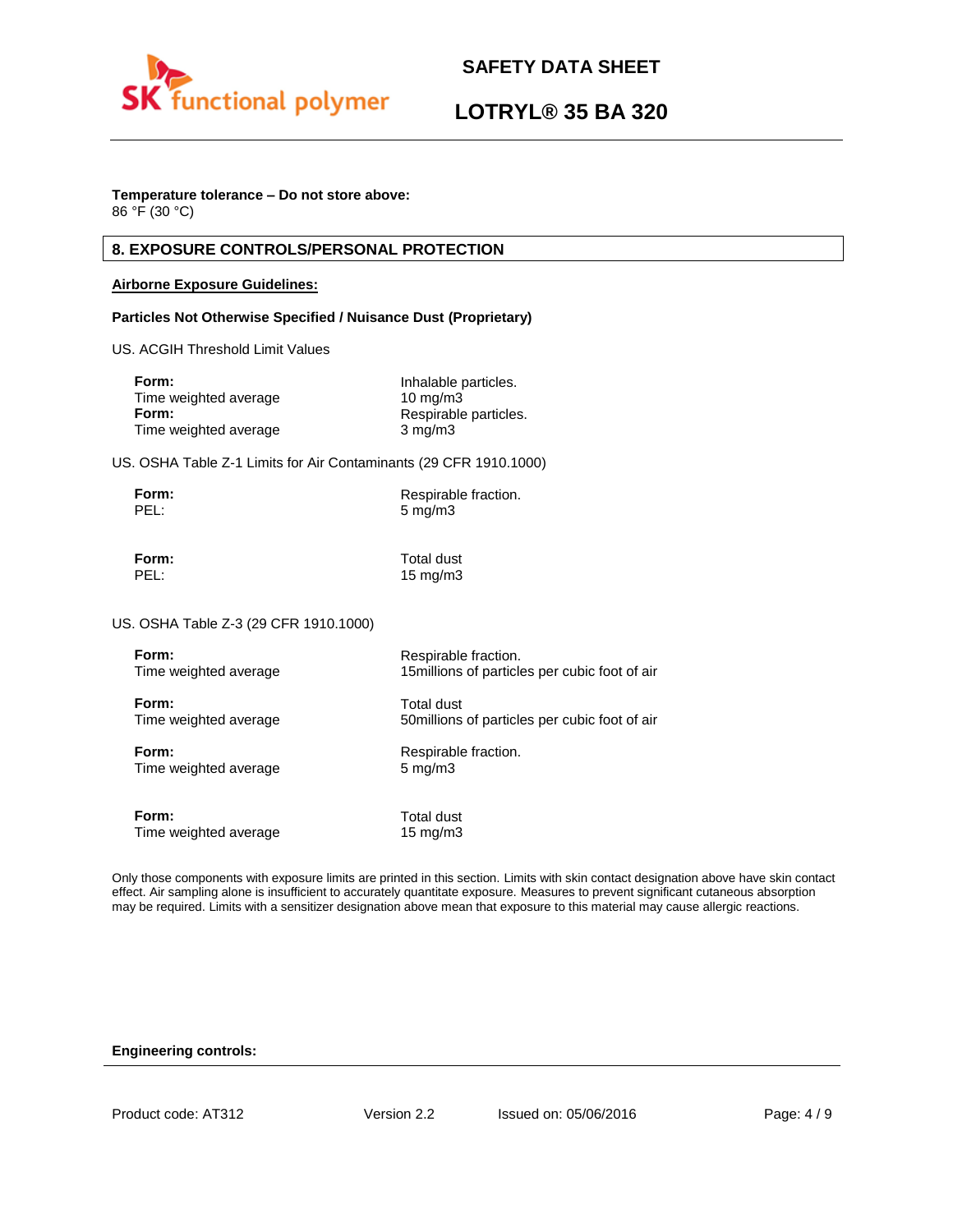

# **LOTRYL® 35 BA 320**

Investigate engineering techniques to reduce exposures below airborne exposure limits or to otherwise reduce exposures. Provide ventilation if necessary to minimize exposures or to control exposure levels to below airborne exposure limits (if applicable see above).If practical, use local mechanical exhaust ventilation at sources of air contamination such as open process equipment.

### **Respiratory protection:**

Avoid breathing dust. Avoid breathing processing fumes or vapors. Where airborne exposure is likely or airborne exposure limits are exceeded (if applicable, see above), use NIOSH approved respiratory protection equipment appropriate to the material and/or its components and substances released during processing. Consult respirator manufacturer to determine appropriate type equipment for a given application. Observe respirator use limitations specified by NIOSH or the manufacturer. For emergency and other conditions where there may be a potential for significant exposure or where exposure limit may be significantly exceeded, use an approved full face positive-pressure, self-contained breathing apparatus or positive-pressure airline with auxiliary self-contained air supply. Respiratory protection programs must comply with 29 CFR § 1910.134.

### **Skin protection:**

Processing of this product releases vapors or fumes which may cause skin irritation. Minimize skin contamination by following good industrial hygiene practice. Wearing protective gloves is recommended. Wash hands and contaminated skin thoroughly after contact with processing fumes or vapors. Wash thoroughly after handling.

### **Eye protection:**

Use good industrial practice to avoid eye contact. Processing of this product releases vapors or fumes which may cause eye irritation. Where eye contact may be likely, wear chemical goggles and have eye flushing equipment available.

| 9. PHYSICAL AND CHEMICAL PROPERTIES    |                               |  |
|----------------------------------------|-------------------------------|--|
| Color:                                 | white                         |  |
| <b>Physical state:</b>                 | solid                         |  |
| Form:                                  | pellets                       |  |
| Odor:                                  | ester-like                    |  |
| Odor threshold:                        | No data available             |  |
| <b>Flash point</b>                     | Not applicable                |  |
| <b>Auto-ignition</b><br>temperature:   | approximately 662 °F (350 °C) |  |
| Lower flammable limit<br>$(LFL)$ :     | No data available             |  |
| <b>Upper flammable limit</b><br>(UEL): | No data available             |  |
| pH:                                    | Not applicable                |  |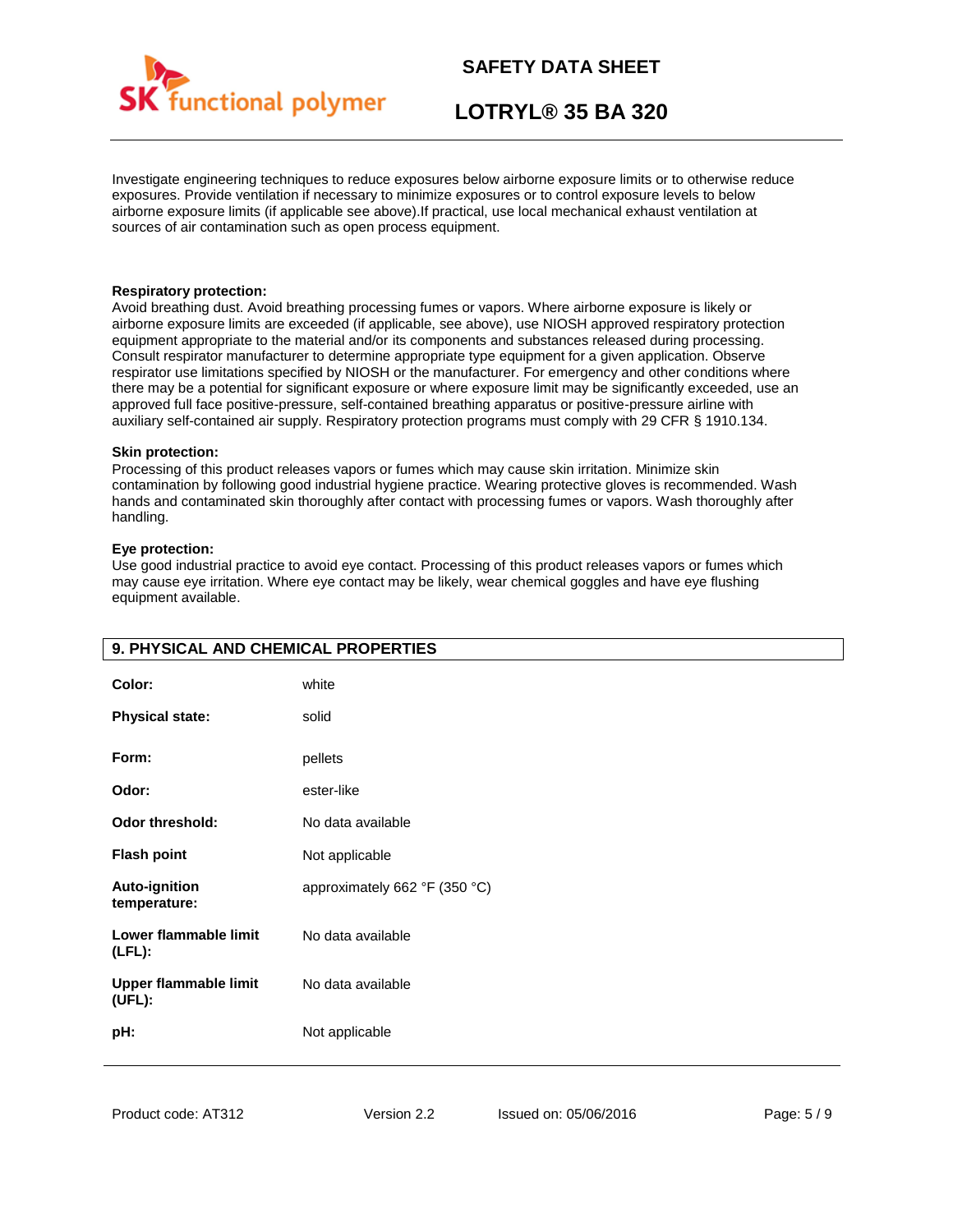

# **LOTRYL® 35 BA 320**

| Density:                                   | $0.93$ g/cm $3$                                 |
|--------------------------------------------|-------------------------------------------------|
| <b>Bulk density:</b>                       | 500 kg/m3 68 °F (20 °C)                         |
| Vapor pressure:                            | Not applicable                                  |
| Vapor density:                             | Not applicable                                  |
| <b>Boiling point/boiling</b><br>range:     | No data available                               |
| <b>Melting point/range:</b>                | 149 °F (65 °C)                                  |
| <b>Freezing point:</b>                     | No data available                               |
| <b>Evaporation rate:</b>                   | No data available                               |
| <b>Solubility in water:</b>                | 68 °F (20 °C) insoluble                         |
| Viscosity, dynamic:                        | No data available                               |
| <b>Oil/water partition</b><br>coefficient: | No data available                               |
| <b>Thermal decomposition</b>               | approximately 662 $\degree$ F (350 $\degree$ C) |
| <b>Flammability:</b>                       | See GHS Classification in Section 2             |

### **10. STABILITY AND REACTIVITY**

### **Stability:**

The product is stable under normal handling and storage conditions.

### **Hazardous reactions:**

Hazardous polymerisation may occur.

### **Materials to avoid:**

None known.

### **Conditions / hazards to avoid:**

Avoid storing in moist and warm conditions. (to maintain the technical properties of the product). See Hazardous Decomposition Products below.

### **Hazardous decomposition products:**

Thermal decomposition giving toxic, flammable, and / or corrosive products: Carbon oxides Acrylates Methacrylates Hazardous organic compounds

Product code: AT312 Version 2.2 Issued on: 05/06/2016 Page: 6 / 9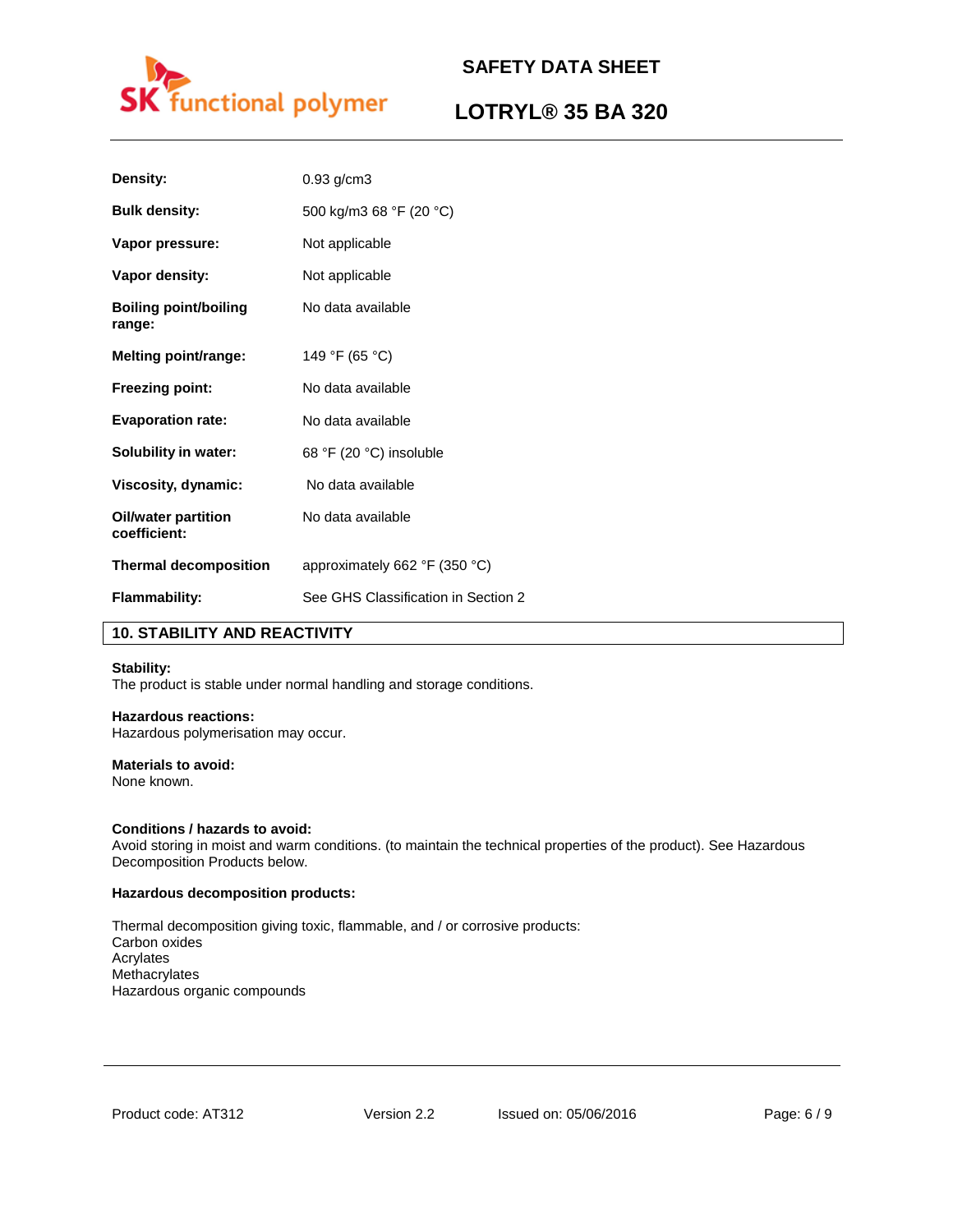

# **LOTRYL® 35 BA 320**

### **11. TOXICOLOGICAL INFORMATION**

Data on this material and/or its components are summarized below.

### **Data for 2-Propenoic acid, butyl ester, polymer with ethene (25750-84-9)**

### **Other information**

The information presented is from representative materials in this chemical class. The results may vary depending on the test substance. Effects due to processing releases or residual monomer: Possible cross sensitization with other acrylates and methacrylates

### **12. ECOLOGICAL INFORMATION**

### **Chemical Fate and Pathway**

No data are available.

### **Ecotoxicology**

No data are available.

### **13. DISPOSAL CONSIDERATIONS**

### **Waste disposal:**

Where possible recycling is preferred to disposal or incineration. If recycling is not an option, incinerate or dispose of in accordance with federal, state, and local regulations. Pigmented, filled and/or solvent laden product may require special disposal practices in accordance with federal, state and local regulations. Consult a regulatory specialist to determine appropriate state or local reporting requirements, for assistance in waste characterization and/or hazardous waste disposal and other requirements listed in pertinent environmental permits. Note: Chemical additions to, processing of, or otherwise altering this material may make this waste management information incomplete, inaccurate, or otherwise inappropriate. Furthermore, state and local waste disposal requirements may be more restrictive or otherwise different from federal laws and regulations.

### **14. TRANSPORT INFORMATION**

### **US Department of Transportation (DOT):** not regulated

**International Maritime Dangerous Goods Code (IMDG):** not regulated

| <b>15. REGULATORY INFORMATION</b> |               |                                                                  |
|-----------------------------------|---------------|------------------------------------------------------------------|
| <b>Chemical Inventory Status</b>  |               |                                                                  |
| EU. EINECS                        | <b>EINECS</b> | Conforms to                                                      |
| United States TSCA Inventory      | <b>TSCA</b>   | The components of this product are all on<br>the TSCA Inventory. |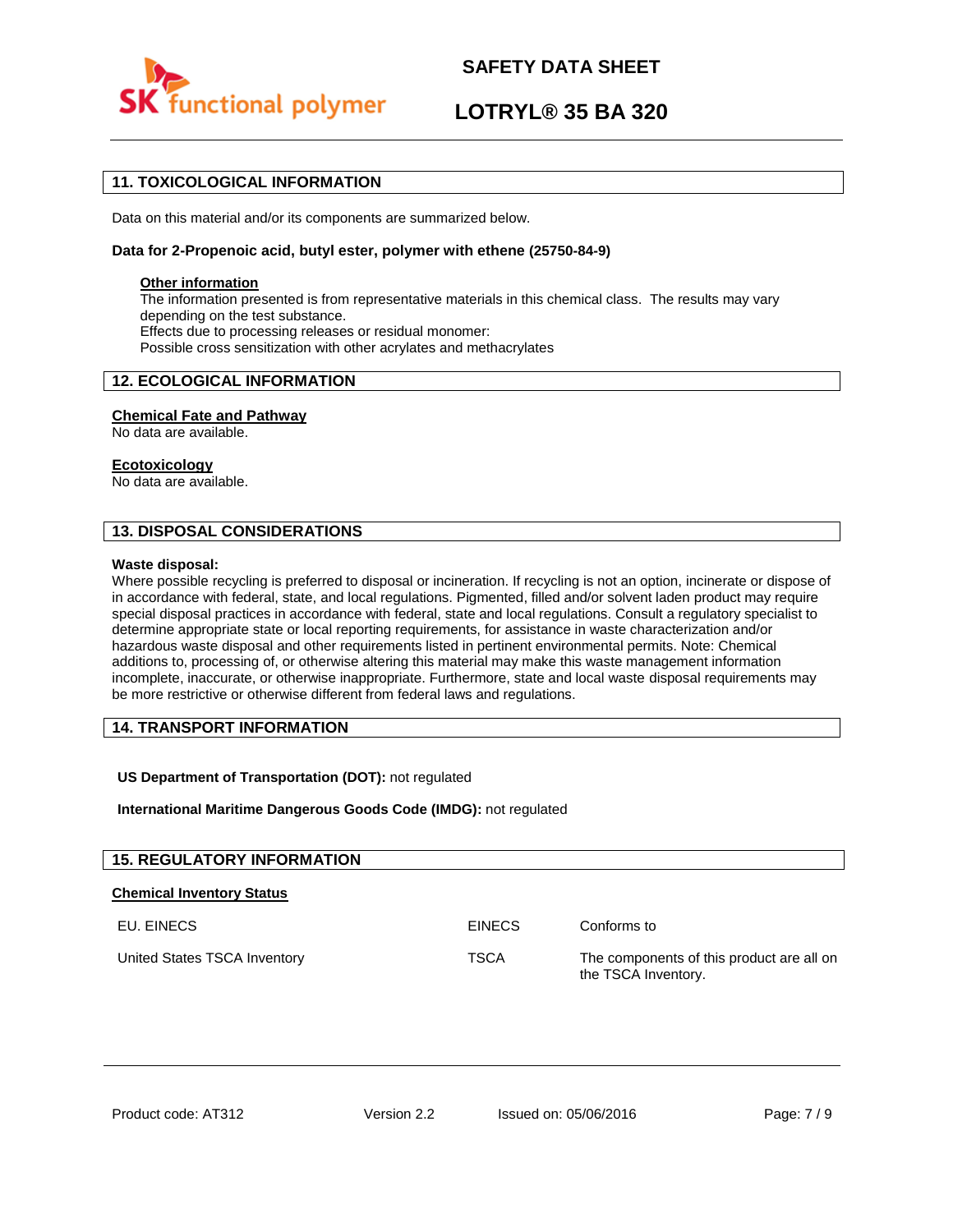

# **LOTRYL® 35 BA 320**

| Canadian Domestic Substances List (DSL)                               | <b>DSL</b>       | All components of this product are on the<br>Canadian DSL                                            |
|-----------------------------------------------------------------------|------------------|------------------------------------------------------------------------------------------------------|
| China. Inventory of Existing Chemical Substances in<br>China (IECSC)  | IECSC (CN)       | Conforms to                                                                                          |
| Japan. ENCS - Existing and New Chemical<br>Substances Inventory       | ENCS (JP)        | Conforms to                                                                                          |
| Japan. ISHL - Inventory of Chemical Substances                        | ISHL (JP)        | Conforms to                                                                                          |
| Korea. Korean Existing Chemicals Inventory (KECI)                     | <b>KECI (KR)</b> | Conforms to                                                                                          |
| Philippines Inventory of Chemicals and Chemical<br>Substances (PICCS) | PICCS (PH)       | The mixture contains a polymer. The<br>monomers for this polymer have been<br>notified., Conforms to |
| Australia Inventory of Chemical Substances (AICS)                     | <b>AICS</b>      | Conforms to                                                                                          |

### **United States – Federal Regulations**

### **SARA Title III – Section 302 Extremely Hazardous Chemicals:**

The components in this product are either not SARA Section 302 regulated or regulated but present in negligible concentrations.

# **SARA Title III - Section 311/312 Hazard Categories:**

No SARA Hazards

### **SARA Title III – Section 313 Toxic Chemicals:**

This material does not contain any chemical components with known CAS numbers that exceed the threshold (De Minimis) reporting levels established by SARA Title III, Section 313.

### **Comprehensive Environmental Response, Compensation, and Liability Act (CERCLA) - Reportable Quantity (RQ):**

The components in this product are either not CERCLA regulated, regulated but present in negligible concentrations, or regulated with no assigned reportable quantity.

### **United States – State Regulations**

### **New Jersey Right to Know**

No components are subject to the New Jersey Right to Know Act.

### **Pennsylvania Right to Know**

Chemical name CAS-No. 2-Propenoic acid, butyl ester, polymer with ethene 25750-84-9